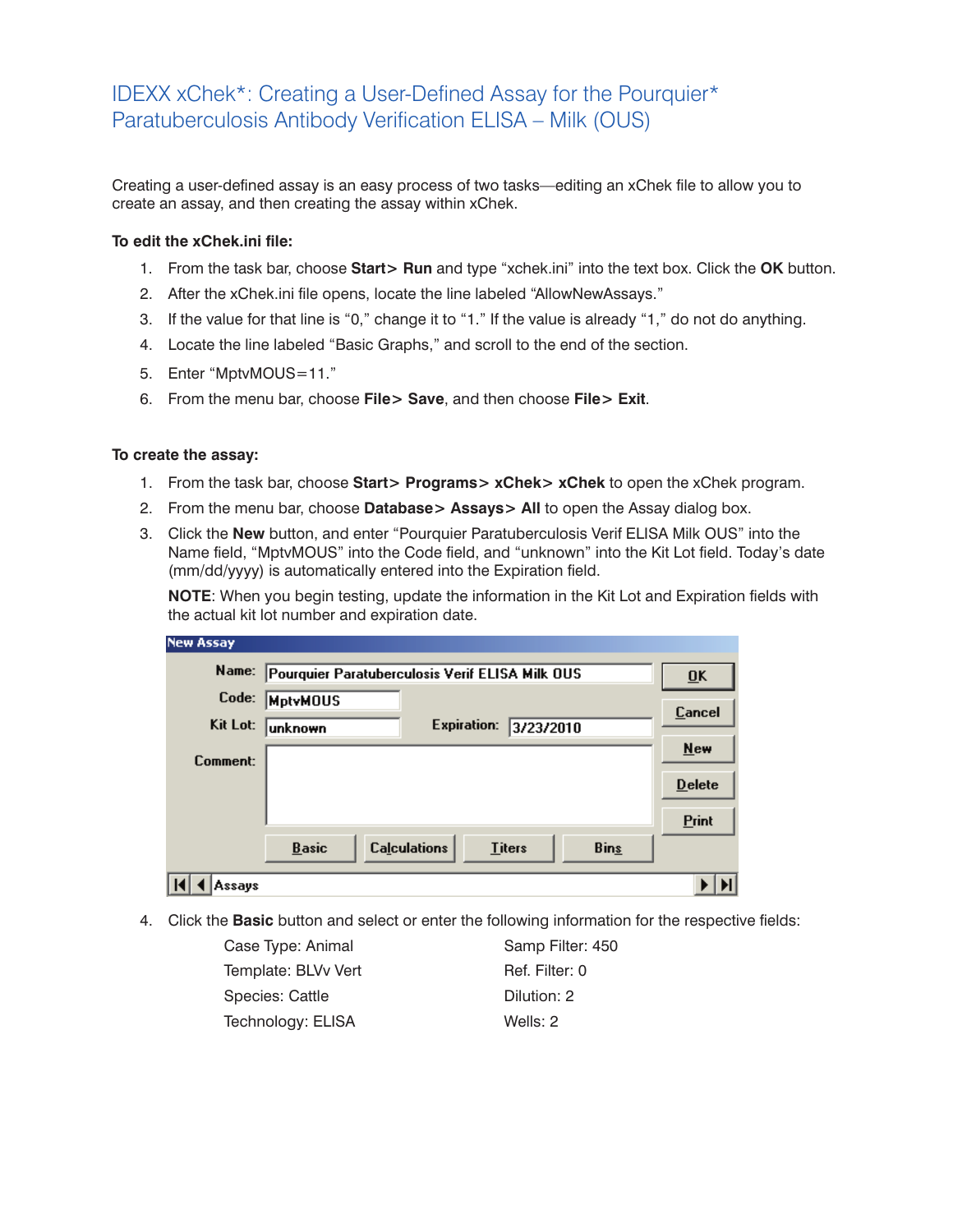| <b>New Assay</b>    |  |                         |    |               |
|---------------------|--|-------------------------|----|---------------|
| Case Type: Animal   |  | Samp Filter: 450        |    | ŪK            |
| Template: BLVv Vert |  | Ref Filter: $\boxed{0}$ |    |               |
| Species: Cattle     |  | Dilution: 2             |    | <b>Cancel</b> |
| Technology: ELISA   |  | Wells:                  | 12 |               |

**NOTE:** The Pourquier paratuberculosis assay has a negative and a positive control configuration in the insert that is not supported by the IDEXX xChek software. The assay has been set up in xChek to have a vertical control configuration. Therefore, place negative controls in wells A1, A2, B1, and B2 and positive controls in wells C1, C2, D1, and D2.

- 5. Click **OK** to save the settings.
- 6. Click the **Calculations** button, and select or enter the following information:

Formulas:

"S" Part of Ratio: Sample 2 - Sample 1

"P" Part of Ratio: Positive 2 - Positive 1

"N" Part of Ratio: None

Blocking Factor: None

First Calculation:

 Variable: S/P Positive Cutoff: 0.30 Suspect Cutoff: 0.21 Comparison: >=

Second Calculation: Variable: None Positive Cutoff: 0 Suspect Cutoff: 0 Comparison: None

**NOTE:** xChek does not support the S/P % calculation. Instead, xChek calculates an S/P value. The cutoff values have been updated to match the new calculation, and the interpretation is the same.

| <b>New Assay</b>                                      |                       |                                   |                           |  |
|-------------------------------------------------------|-----------------------|-----------------------------------|---------------------------|--|
| <b>Formulas</b>                                       |                       |                                   |                           |  |
| "S" Part of Ratio:                                    | Sample2 - Sample1     |                                   | $\overline{\mathbf{0}}$ K |  |
| "P" Part of Ratio:                                    | Positive2 - Positive1 |                                   | Cancel                    |  |
| "N" Part of Ratio:<br><b>None</b>                     |                       |                                   | Reset                     |  |
| <b>Blocking Factor:</b>                               | <b>None</b>           |                                   |                           |  |
| <b>Second Calculation</b><br><b>First Calculation</b> |                       |                                   |                           |  |
| Variable:                                             | S/P                   | Variable:<br><b>None</b>          |                           |  |
| Positive Cutoff:                                      | 0.30                  | <b>Positive Cutoff:</b><br>In     |                           |  |
| <b>Suspect Cutoff:</b>                                | 0.21                  | <b>Suspect Cutoff:</b><br>In      |                           |  |
| Comparison:<br>=< ا                                   |                       | <b>Comparison:</b><br><b>None</b> |                           |  |

7. Click **OK** to save these settings, and then click **OK** to save the assay to the database. You can now test for paratuberculosis antibodies using the xChek Assay Management System.

**NOTE:** xChek does not evaluate controls or results for validity when you use a user-defined assay. You must evaluate the results from each assay in accordance with good laboratory practices. To evaluate your assay validity, refer to the "Validation Criteria" section in the insert provided with the test kit.